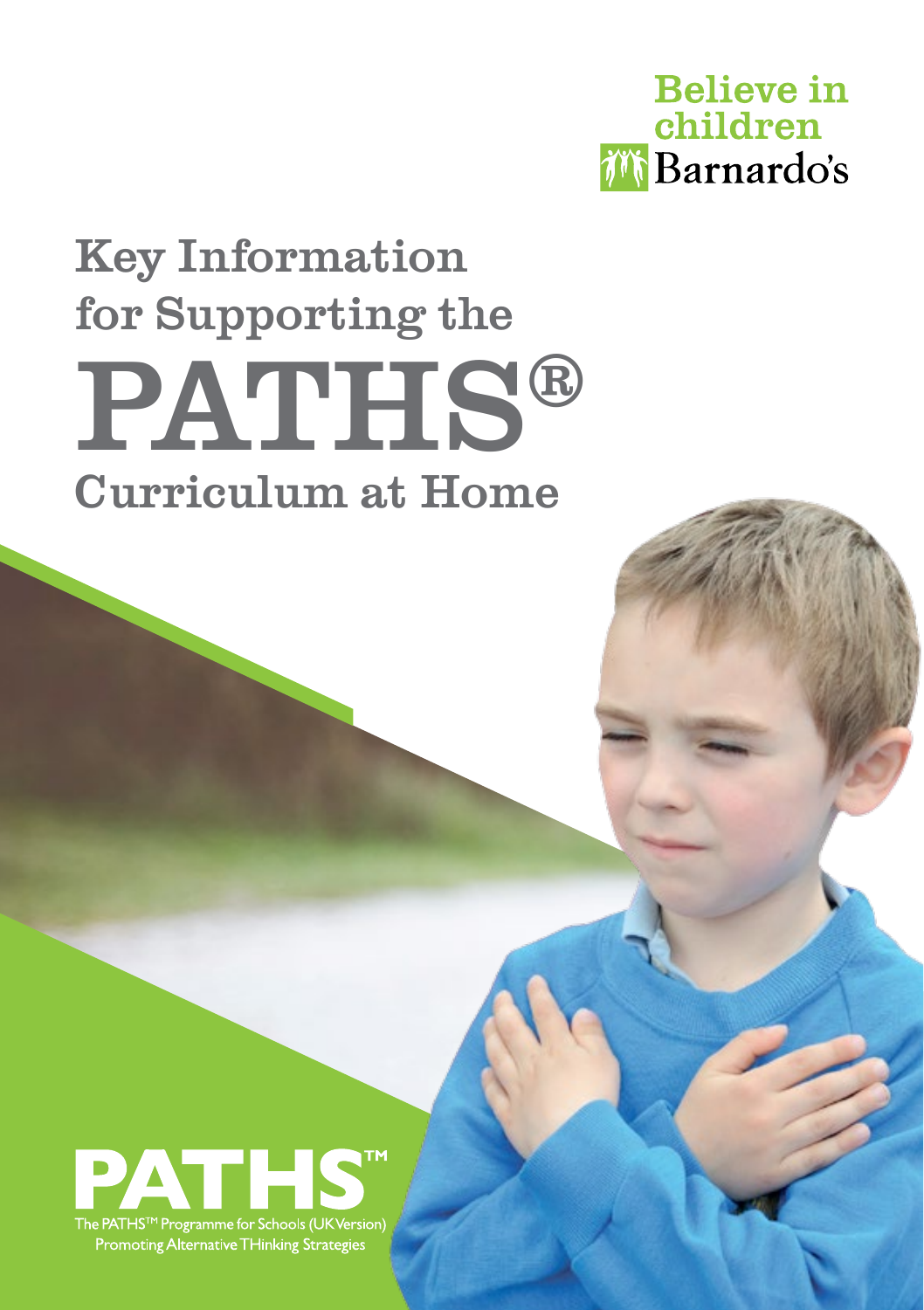## What is PATHS®?

#### **PUPIL** OF THE DAY

Every child gets a chance to be PATHS® Pupil of the Day throughout the year. The job of this pupil is to support the teacher delivering the lesson, giving out equipment, selecting peers for activities etc. At the end of the session the Pupil of the day will receive their compliments which will be written on a Compliment List.

#### All about **COMPLIMENTS**



#### **FEELINGS**



#### When talking about feeling words, remind children that:

- » Feelings can be **comfortable** or **uncomfortable**.
- » All **feelings** are okay.
- » But…**behaviours** can be okay or not okay (use the thumbs up and down cue for this).

Ask if children can guess how you are feeling by looking for body and facial cues.

#### Learning to Calm Down and Problem-Solve

#### 'Doing Turtle'

This is a technique that is used in Primary 1&2 / Year R&1 to help children **stop and calm down**, so they can think about the problem and how they feel before they

act.

### Control Signals

In Primary 4&5 / Year 3&4, the children will be taught to use the Control Signals Poster to help them to:

- » **Stop** and **calm down**
- » **Think** about a plan
- » **Try the plan** and **evaluate it**

#### Problem Solving

As children progress to Primary 6&7 / Year 5&6, the Problem-Solving Chart teaches children the 11 step model for solving problems. This approach is based on the techniques that the children have learnt in previous years.



PATHS® (Promoting Alternative Thinking Strategies) – is a social-emotional learning curriculum which helps children to improve their friendships, help them make good decisions and improve their behaviour, as well as helping children achieve overall academic success.

During PATHS® lessons, children are encouraged to give each other compliments. There are four types of compliments:

- **B** How People Look
- $\triangleright$  The Things People Have
- The Things People Do
- **C** The Way People Are

Children will get practice in giving and receiving compliments each day. They also learn to compliment themselves - this is so important for building self-esteem